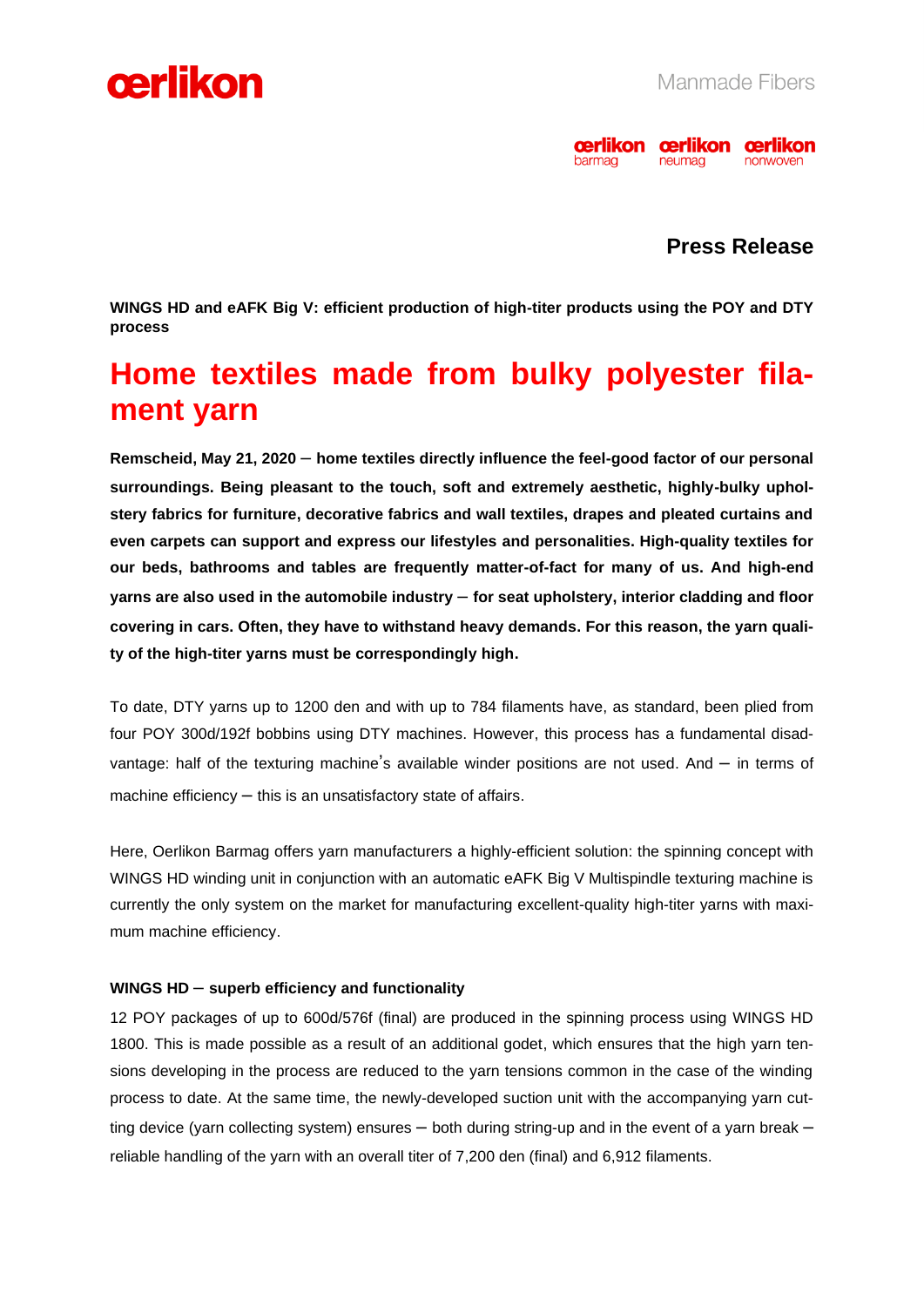

With this, the Oerlikon Barmag eAFK Big V Multispindle machine uses all winder positions and hence has the full production capacity at its disposal for manufacturing DTY yarns of 1200 den with up to 1152 filaments. Multiple plying of individually-spun filaments to create a high overall titer fundamentally impacts yarn quality. With the Oerlikon Barmag concept, this is minimized by plying the highest titers possible.

#### **eAFK Big V Multispindle** – **productive and yarn-gentle**

The eAFK Big V Multispindle texturing machine is based on the tried-and-tested eAFK Multispindle concept, with two individual friction rows. The high individual titers of up to 600 den per single filament can be textured using more powerful godet motors, a more powerful friction unit and a 2.5-m heater. The straight configuration of heater and cooling unit ensures particularly gentle yarn handling with a simultaneous drawing/crimping process. This is especially important for producing delicate microfilament yarns of the best quality. Thanks to this multiple configuration, 576 texturing positions can be efficiently utilized when manufacturing high-titer yarns, which are then taken up using all 288 positions. And the machine is particularly efficient in the high titer range of between 900 and 1200 den. Here, the operating window of between 30 and 1200 den offers yarn manufacturers maximum flexibility. The eAFK Big V texturing concept was launched in 2018, and has already convinced numerous yarn manufacturers with its performance.

3,708 characters including spaces



#### **Caption:**

Superbly suited to the efficient production of high-titer yarns: the Oerlikon Barmag concept comprising WINGS HD and eAFK Big V.